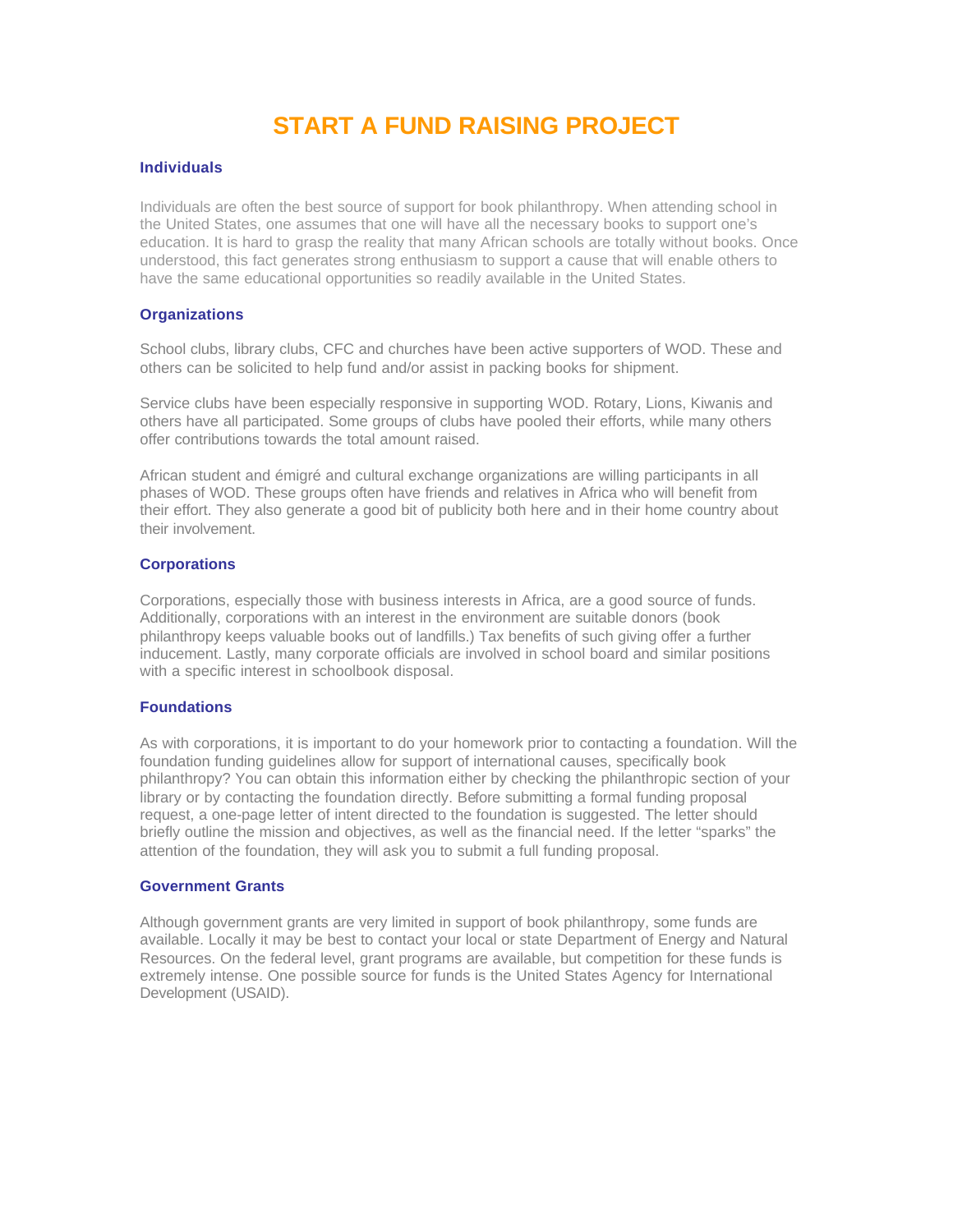# **Special Events**

A special event is a fun way to raise funds, promote book philanthropy, and increase local awareness for your organization's programs. The event may be as simple as a coffee gathering, or a formal dinner dance with accompanying silent auction. The more elaborate the function, the riskier the event can be because of the funds necessary up-front to provide and promote the event.

Other successful fundraising ideas include: Bowl-a-thon or Walk-a-thon Art Auction Progressive dinner Special collection canisters Bookmark sales Reverse "buy" programs (small cash donation required with each book accepted) Bake sale Rummage sale

## **Organize a Used Cell Phones Drive to Benefit the Community and Environment:**

We have partnered with the Charitable Recycling program to provide the community with a costfree and convenient recycling opportunity. It is estimated that as many as 150 million cell phones get retired in the U.S. each year. Used cell phones contain many toxins and should not end up in landfills.

- Recycled cell phones are used for social good as many donated phones are distributed for 911 (emergency only) services, providing battered adults, children and senior citizens with a direct link to necessary communication.
- Other recovered phones are reused in less developed countries where the cost of a new phone is often prohibitive, or, in areas of the world where there are no land (wire) lines.
- Obsolete phones which are destroyed in an environmentally-responsible manner, with 100% landfill diversion.
- Wings of the Dawn will receive a monetary donation for each cell phone collected which will be used to offset the cost of collection, shipping and transportation of educational materials and supplies to school children, libraries and community centers in rural and sub-urban African countries. **[How it Works](http://wingsofthedawn.org/recycle/)**

# **General Tips**

The important thing to remember in fund raising is in order to make something happen, you must ask. You must make known the need, the end result and your part in accomplishing the end result.

Any funding request proposal should include a statement of the mission and program, the organization structure, the operating budget, funding goal, past and present sources of support and program assessment.

Equally important is the need for sound financial record keeping. Neither your organization, any member of it, nor WOD wants mismanagement of funds.

If your organization is not recognized as tax-exempt, it may be necessary to align yourself with an organization such as WOD to take advantage of such status.